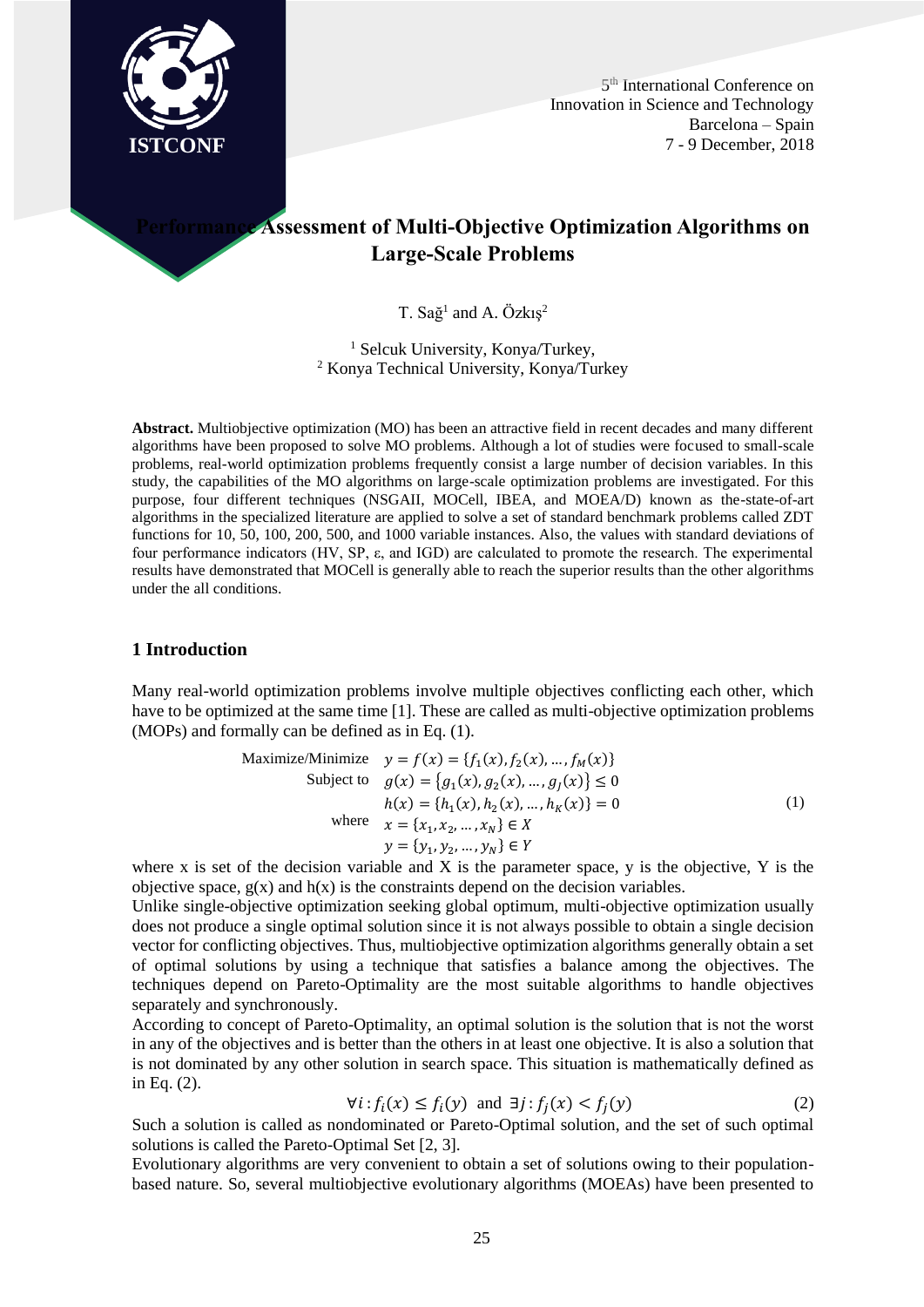

now. These algorithms are generally classified in three groups: (i) dominancebased methods [3-5], (ii) decomposition-based methods [6-8], and (iii) performance indicator-based methods [9, 10].

Successful implementations of many real-world problems on mathematics, engineering, automotive, and a great number of others, have been increasing the attractiveness of multiobjective optimization field [1, 2]. However, there are some factors that adversely affect the performance of the MOEAs, such as to be too many constraint functions, the number of objective functions, and the problems involving large number of decision variables. In literature, various constraint-handling techniques have been studied [11-13]. On the other hand, the problems involving more than three objectives have been recently defined as many-objective optimization problems and some strategies have been proposed to overcome this difficulty [14, 15].

Large scale optimization problems including many science and engineering applications have a growing interest in meta-heuristic optimization field [16]. Unlike single-objective optimization literature, there is not much study for MO. One of the few studies based on large-scale multiobjective optimization is presented by Zille et al. [17], in which they have proposed an optimization framework based on problem transformation by grouping variables. Cheng et al. [18] proposed a set of generic test problems for large-scale multiobjective and many-objective optimization. In another recently presented study, Mahdavi et al. [19] made a comprehensive survey for solving high-dimensional optimization problems.

This study, as the main contribution, focuses on an investigation how the performance of MOEAs affects when there are large number of variables causing a very difficult exploration on large search space. Therefore, four successful algorithms developed based on different strategies mentioned above, are selected from literature. All of them is known as state-of-the-art algorithms. The first one is Nondominated Sorting Genetic Algorithm-II (NSGAII) that is the pioneering work for dominancebased methods [3]. The second one is Multi-Objective Cellular genetic algorithm (MOCell) that uses the neighborhood (cell) concept for recombination process allowing only corporation with adjacent solutions [20]. The third algorithm is Indicator-based Evolutionary Algorithm (IBEA) [21]. The last algorithm is Multi-Objective Evolutionary Algorithm based on Decomposition (MOEA/D) [22].

In the scope of this study, all algorithms are run for 10, 50, 100, 200, 500, and 1000 variable instances. ZDT benchmark functions which were first introduced by Zitzler et al. [23], are selected for performance comparison of MOEATs. Since the number decision variables of the functions can be adjusted. Moreover, all ZDT functions contain two objectives. So, algorithms are not affected in the challenges that are associated with many-objective optimization. To assess the outcomes of the algorithms, four different indicator values are calculated. These are hypervolume [24], generalized spread [25], epsilon [26], and inverted generational distance [27].

The rest of the paper is organized as follows. Section II gives the brief descriptions of the MOEATs used in this study. Section III explains the performance indicators and presents the formulas. Section IV shows the experimental results. Finally, section V concludes the paper.

# **2 The Brief Explanations of The Algorithms**

In this paper, four successful MOEAs in different categories are used for performance comparison on large-scale problems. All of them is the mostly-cited techniques developed to solve multiobjective continues optimization problems in literature. The short descriptions of the algorithms called NSGAII, MOCell, IBEA, and MOEA/D, are outlined in this section, respectively.

# **2.1 Nondominated Sorting Genetic Algorithm-II (NSGAII)**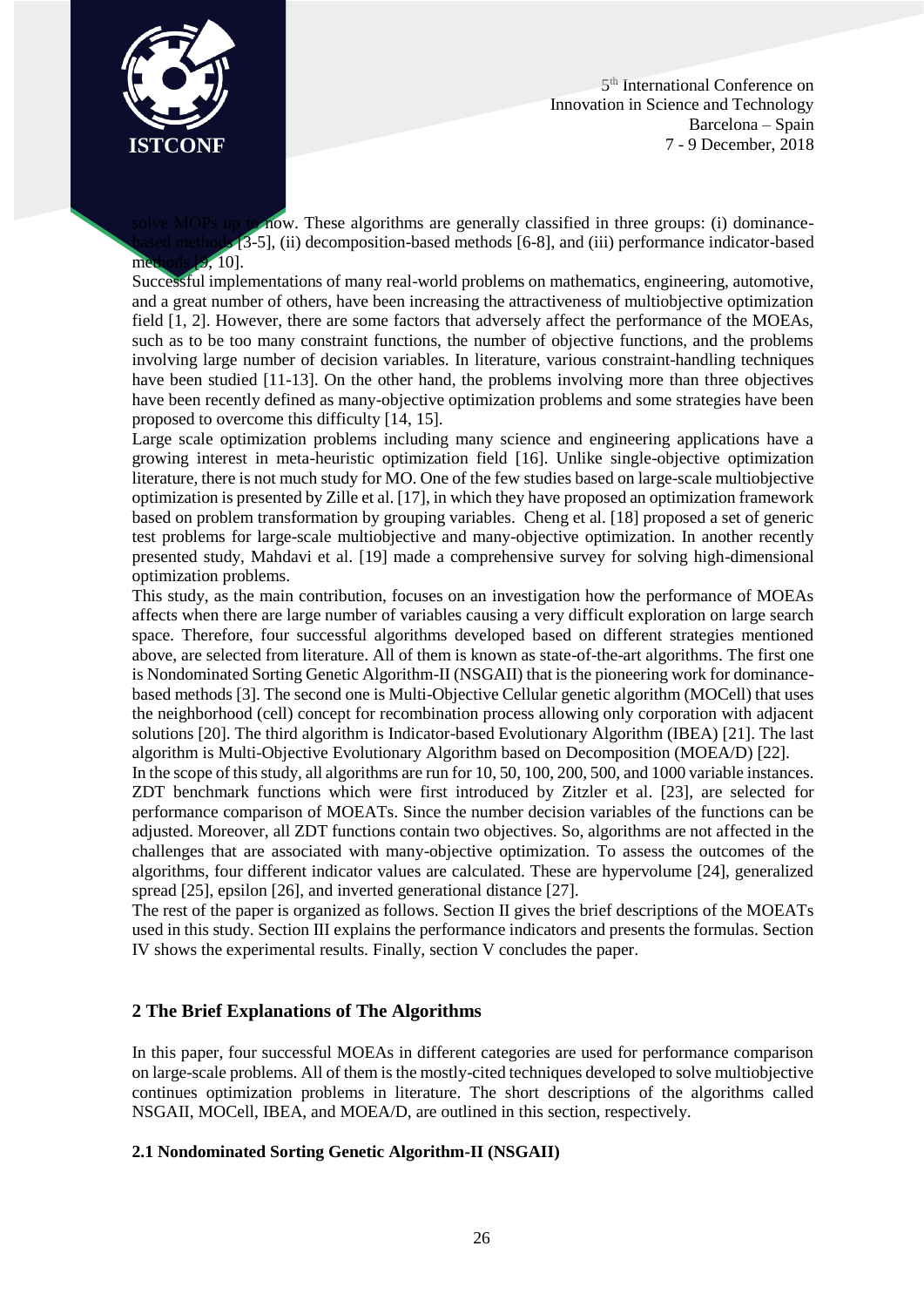

ped by Deb et al. in 1999, is the most well-known multi-objective optimization derature. It is the dominance-based technique that presents pioneering methods for exploration and exploitation such as fast sorting strategy and crowing distance method. The algorithm begins by generating a random population. The N-sized population are separated into fronts by use of nondominated-sorting strategy. It means that all solutions are sorted according to pareto-dominance and nondominated solutions are picked to the first front and this process are repeated for remaining solutions for next front until no solutions remain in the population. Front level is used to select parent solutions as a rank in binary tournament. When the ranks are equal, crowdingdistance method promoting diversity is used. N-new solutions are generated by SBX crossover and polynominal mutation. At the end of each iteration, 2N-sized population is obtained by combining current and new solutions. The best N solutions are picked to next generation by using nondominated sorting. In this way, elitism is guaranteed.

# **2.2 Multi-Objective Cellular genetic algorithm (MOCell)**

MOCell [20] introduced by Nebro et al. in 2006, is depend on cellular model of genetic algorithms. This model uses the concept of (small) neighborhood that a candidate solution may only interact with its nearby neighbors in the breeding loop. So, overlapping small neighborhoods provides diversification, whereas intensification is satisfied by genetic operators. This strategy which is very popular in single-objective optimization, is adapted to MO by using the concept of Pareto-Optimality. MOCell uses an external archive and a feedback of solutions from the archive to the population. It also benefits the crowding distance as a density estimator and updates the archive.

# **2.3 Indicator-based Evolutionary Algorithm (IBEA)**

IBEA was proposed by Zitzler and Künzli in 2004 [21]. It is based on a strategy that allows the arbitrary performance indicators to be used directly in the selection process. Thus, IBEA can be tailored to user preferences and does not require additional diversity protection mechanisms such as fitness sharing. The algorithm performs binary tournaments for mating selection and removes the worst individuals iteratively. Authors placed two different versions of the algorithm named basic IBEA and adaptive IBEA in their paper.

# **2.4 Multi-Objective Evolutionary Algorithm based on Decomposition (MOEA/D)**

MOEA/D is presented by Zhang and Li in 2007, which is a decomposition-based evolutionary algorithm [22]. MOEA/D uses any decomposition approaches such as Weighted Sum, Tchebycheff, Boundary Intersection in order to separate the optimization problem into N-scalar subproblems. Then it minimizes all objectives simultaneously in a single run. The population consists of the best solution for each subproblem up to now. To optimize a sub-problem, only existing solutions of neighbour sub-problems are used in the algorithm.

# **3 PERFORMANCE INDICATORS**

In recent years, many indicators have been proposed to compare the performance of MOEATs. The indicators are important to reflect the output quality of different algorithms and to carry out the necessary experimental work to compare various approaches. According to a study on performance indicators conducted in 2015, hypervolume (HV), generational distance (GD), epsilon indicator (ε),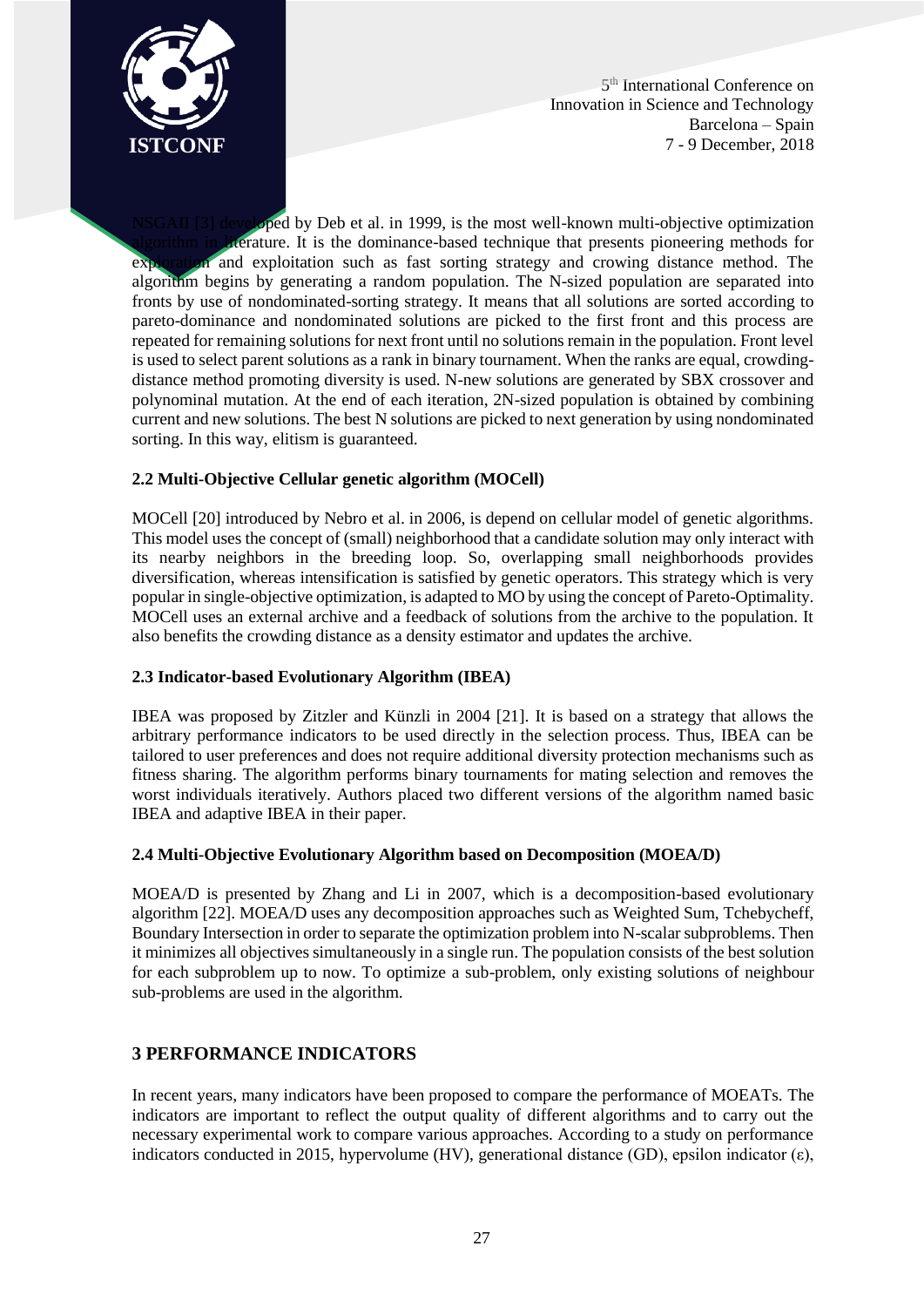

 $a\dot{a}$  distance (IGD) and spread indicator (SP) are the most used metrics in literature,

respectively 28. The values of four indicators (HV, SP, ε, and IGD) are calculated in this paper. The descriptions and mathematical formulations of them are given below. P\* is a set of points scattered uniformly along the true Pareto front (PF) in the objective space; Q is a set of points that estimates the PF.

# **3.1 Hypervolume (HV)**

HV measures the volume of objective space that is weakly dominated by set Q. In order to calculate this volume, a bounded space has to be constructed by PF and a user-defined reference point [24].

$$
HV = volume\left(\bigcup_{i=1}^{|Q|} v_i\right) \tag{3}
$$

The larger the indicator value, the greater the size of the dominated area, the better front is obtained. For this reason, it uses the normalized objective values. The best value for the indicator is one.

# **3.2 Spread (SP)**

Spread indicator measures the distribution of obtained set Q along PF [25]. There are two versions of the indicator. The first one is used for only two objectives, while the other one is generalized to be able to use for all multiobjective problems, which is named as generalized spread and denoted as Δ. It is formulated as follows.

$$
\Delta = \frac{\sum_{i=1}^{n} d(e_i, Q) + \sum_{X \in S^*} |d(X, Q)| - \bar{d}}{\sum_{i=1}^{n} d(e_i, Q) + |P^*| \cdot \bar{d}}
$$
\n
$$
d(X, Q) = \min_{Y \in Q, Y \neq X} ||f(X) - f(Y)||^2
$$
\n
$$
\bar{d} = \frac{1}{|P^*|} \sum_{X \in P^*} d(X, Q)
$$
\n(4)

Here,  $(e_1, ..., e_n)$  refers to the m extreme points in set  $P^*$ ;  $d(e_i, Q)$  refers to the minimum Euclid distance between  $e_i$  and the set  $Q$ ; m refers the number of the objective function.  $\Delta$  is based on calculating the distance between two consecutive solutions closest to each other in the normalized objective space. It is desired to approximate zero.

# **3.3 Epsilon (ε)**

When an obtained front for a problem is Q, epsilon is the indicator measuring the smallest distance that is required to convert every solution in Q so that it is able to dominate PF. It is desired to approximate zero [26].

$$
E(Q, P^*) = \inf_{\epsilon \in \mathbb{R}^+} \{ \forall \ \vec{p} \in P^*, \exists \vec{q} \in Q : \vec{q} \prec_{\epsilon} \vec{p} \}
$$
(5)

Here,  $\vec{q} = (q_1, ..., q_m)$ ,  $\vec{p} = (p_1, ..., p_m)$ , *m* refers the number of the objectives and  $\epsilon$  means a small positive number.

$$
\vec{q} \leq_{\epsilon} \vec{p}
$$
 if and only if  $\forall 1 \leq i \leq m$ :  $q_i < \epsilon + p_i$ 

# **3.4 Inverted General Distance (IGD)**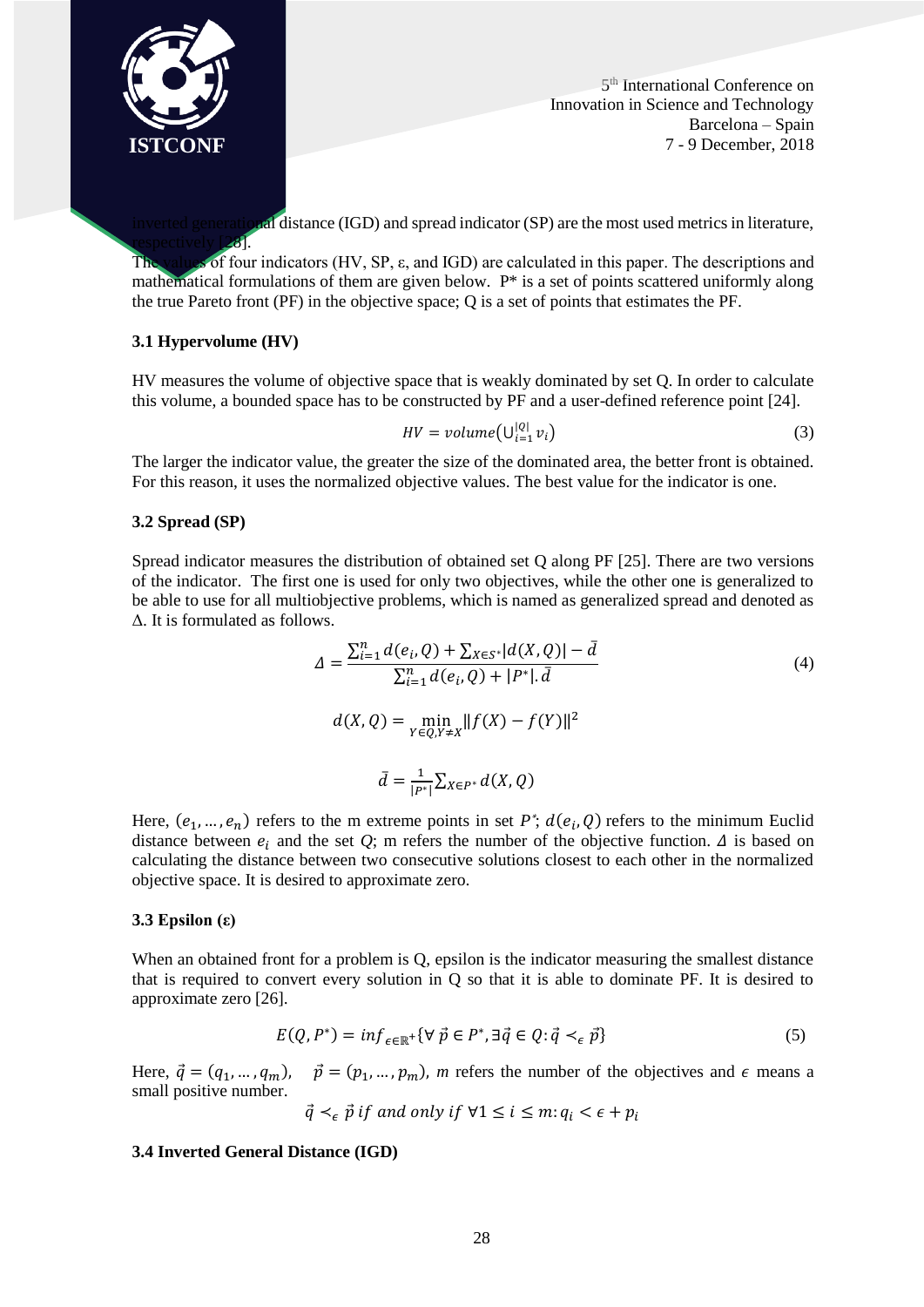

IGD is used to measure accuracy by calculating the average distances between Q and  $P^*$  [27]. The alue is zero. Mathematically, it is defined as in equation  $(6)$ .

$$
IGD(Q, P^*) = \frac{\sum_{p \in P^*} d(p, Q)}{|P^*|}
$$
\n(6)

Here,  $d(p, Q)$  is the minimum Euclid distance between p and the set Q.

# **4 EXPERIMENTAL RESULTS**

In this study, four well-known MOEAs (NSGAII, MOCell, IBEA and MOEA/D) have been obtained from the jMetal 4.5 software package [29]. All algorithms were applied to ZDT problem family that consists of five functions (named ZDT1, ZDT2, ZDT3, ZDT4, and ZDT6) for performance assessment on large-scale problems. All functions in ZDT problems have two objectives and dimensions may be set any number according to user-demand. In order to evaluate the effects of problem dimension, the number of decision variables of ZDT functions are set to 10, 50, 100, 200, 500, and 1000.

In the literature, ZDT functions are often run for 30 variables and 25.000 maximum function evaluation number (maxFES). It means just about 800 maxFES per each variable. This value was assumed as a coefficient of decision variables in the study and the algorithms were run for  $(800 \times n \nu a r)$  maxFES in functions involving totally  $n \nu a r$  variables. Also, population size was set to 100 for all algorithms.

All algorithms have been run 50 times for each function and six different number of variable instances. Then the mean values with standard deviations of HV, SPREAD, EPSILON and IGD indicators are calculated by obtained outcomes. The results are given in tables below. To increase readability of the tables, the best and the second-best values have highlighted with dark-gray and light-gray background color, respectively.

The tables from 1 to 4 shows the results of HV, SPREAD, ε, and IGD for functions with 10 variables, respectively.

|                  | <b>NSGAII</b> |            |            | <b>MOCell</b> |           | <b>IBEA</b> |               | <b>MOEA/D</b> |  |
|------------------|---------------|------------|------------|---------------|-----------|-------------|---------------|---------------|--|
|                  | mean          | std        | mean       | std           | mean      | std         | mean          | std           |  |
| ZDT1             | $6.59e-01$    | $4.5e-04$  | $6.61e-01$ | $9.3e-04$     | $6.61e-1$ | $7.3e-04$   | $6.55e-01$    | $2.9e-03$     |  |
| ZDT <sub>2</sub> | $3.24e-01$    | $4.2e-0.3$ | $3.27e-01$ | $1.6e-03$     | $3.20e-1$ | $1.7e-02$   | $3.17e-01$    | $8.2e-0.3$    |  |
| ZDT3             | $5.14e-01$    | $8.8e-04$  | $5.14e-01$ | $3.0e-03$     | $5.06e-1$ | $1.3e-02$   | $4.95e-01$    | $8.9e-0.3$    |  |
| ZDT4             | $2.43e-02$    | $6.0e-02$  | $4.04e-01$ | $1.5e-01$     | 1.38e-2   | $4.7e-02$   | $0.00e + 0.0$ | $0.0e+0.0$    |  |
| ZDT6             | $9.91e-03$    | $1.2e-02$  | $3.20e-01$ | $9.9e-03$     | $5.22e-2$ | $2.7e-0.2$  | $1.57e-01$    | 1.5e-01       |  |

Table 1: HV results for functions with 10 decision variables

|                  | <b>NSGAII</b> |           | <b>MOCell</b> |           | <b>IBEA</b> |           | <b>MOEA/D</b> |            |
|------------------|---------------|-----------|---------------|-----------|-------------|-----------|---------------|------------|
|                  | mean          | std       | mean          | std       | mean        | std       | mean          | std        |
| ZDT1             | 3.78e-01      | $2.8e-02$ | $1.29e-0$     | $13.1e-2$ | $3.55e-01$  | $2.9e-02$ | $3.65e-01$    | $6.1e-02$  |
| ZDT <sub>2</sub> | 3.84e-01      | $4.8e-02$ | $1.82e-0$     | 17.5e-2   | 4.83e-01    | $1.1e-01$ | $3.74e-01$    | $1.4e-01$  |
| ZDT3             | $7.51e-01$    | $1.4e-02$ | $7.16e-01$    | $2.2e-02$ | $1.15e+00$  | $9.5e-02$ | $1.01e+00$    | $3.0e-0.2$ |
| ZDT4             | $9.25e-01$    | $8.2e-02$ | $9.68e-01$    | $1.6e-01$ | $9.71e-01$  | $6.1e-02$ | $1.15e+00$    | 6.5e-02    |
| ZDT6             | 8.35e-01      | $6.6e-02$ | $5.73e-01$    | $1.6e-01$ | 8.18e-01    | $4.9e-02$ | $1.00e + 00$  | 3.3e-01    |

Table 2: SP results for functions with 10 decision variables

Table 3: EPSILON results for functions with 10 decision variables

|      | NSGAII     |            | <b>MOCell</b> |           | <b>IBEA</b> |          | <b>MOEA/D</b> |           |
|------|------------|------------|---------------|-----------|-------------|----------|---------------|-----------|
|      | mean       | std        | mean          | std       | mean        | std      | mean          | std       |
| ZDT1 | $.43e-02$  | $2.5e-0.3$ | $.00e-02$     | $1.3e-02$ | $1.13e-02$  | $.0e-02$ | 1.55e-02      | 5.8e-03   |
| ZDT2 | $2.48e-02$ | $5.6e-02$  | $2.61e-02$    | $4.1e-02$ | 8.11e-02    | $.3e-01$ | $2.69e-02$    | $2.2e-02$ |
| ZDT3 | $3.36e-02$ | $8.3e-02$  | $8.30e-02$    | $.4e-01$  | .33e-01     | 1.9e-01  | $5.15e-02$    | $2.7e-02$ |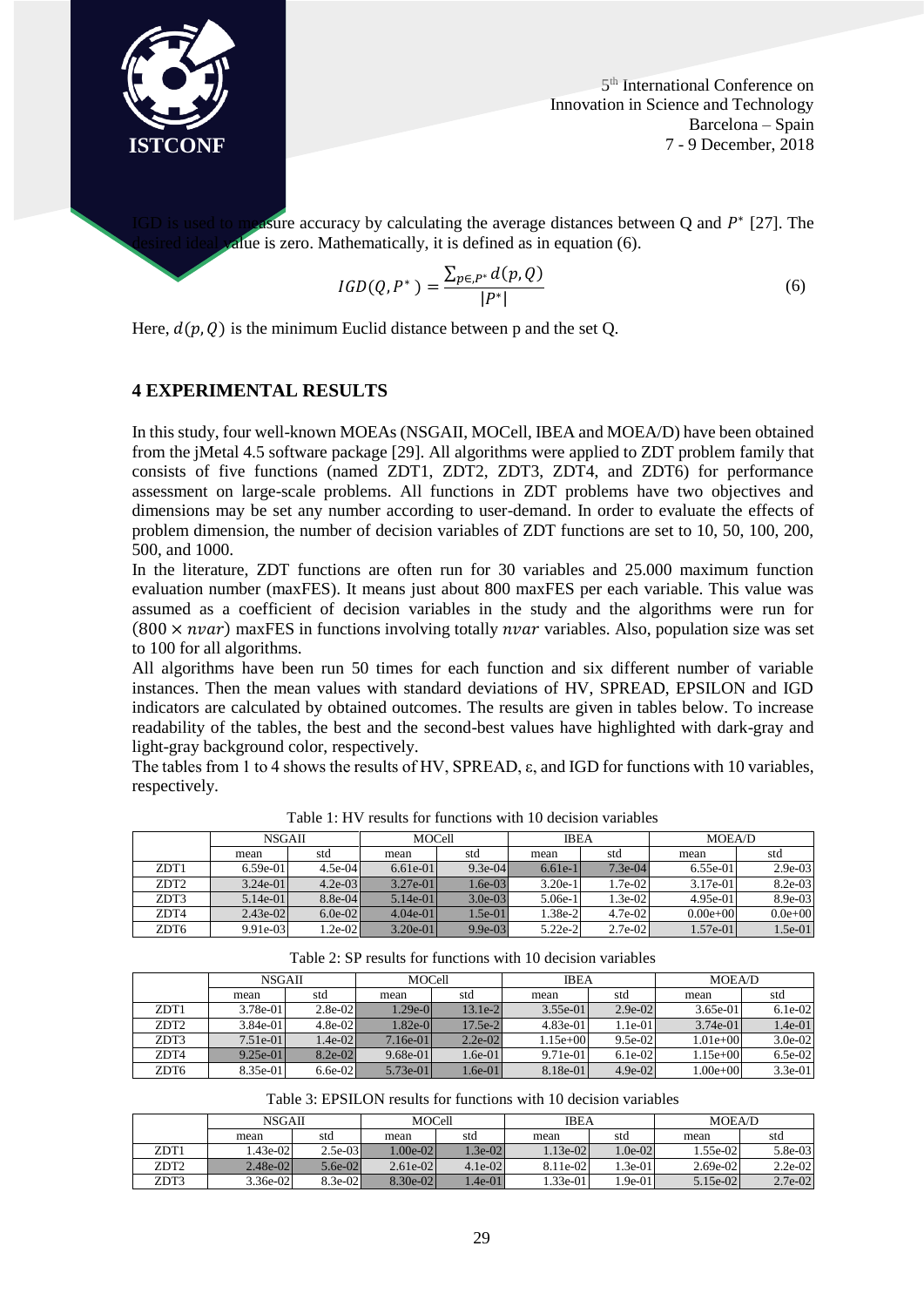

| $+00$      | $\sim$ $\sim$<br><sup>7</sup> .2e-01 | $4.81e-01$ | $\sim$<br>$\Omega$ 1<br>$.9e-01$    | $\overline{1}$<br>47e+00              | $4.4e-01$ | $6.49e + 00$           | $\angle .3e+00$ |
|------------|--------------------------------------|------------|-------------------------------------|---------------------------------------|-----------|------------------------|-----------------|
| $7.76e-01$ | $8.6e-02$                            | $9.62e-02$ | $\Omega$<br>$-e$ -U $\sim$<br>1.507 | 5.70e<br>$^{\sim}$<br>$^{\circ}$ -U1. | $8.7e-02$ | $\sim$ 0.7<br>5.27e-01 | 3.8e-01         |
|            |                                      |            |                                     |                                       |           |                        |                 |

#### Table 4: IGD results for functions with 10 decision variables

|                  | <b>NSGAII</b> |           |            | <b>MOCell</b> |           | <b>IBEA</b> |            | <b>MOEA/D</b> |  |
|------------------|---------------|-----------|------------|---------------|-----------|-------------|------------|---------------|--|
|                  | mean          | std       | mean       | std           | mean      | std         | mean       | std           |  |
| ZDT1             | 1.95e-04      | $9.8e-06$ | $1.80e-04$ | $1.9e-04$     | $1.96e-4$ | $1.5e-04$   | $2.44e-04$ | $7.3e-0.5$    |  |
| ZDT <sub>2</sub> | $2.85e-04$    | $4.3e-4$  | $2.25e-04$ | $2.0e-04$     | $1.05e-3$ | $1.3e-03$   | $3.18e-04$ | 1.8e-04       |  |
| ZDT3             | $3.27e-04$    | $6.5e-04$ | $7.02e-04$ | $1.1e-03$     | $1.91e-3$ | $1.4e-03$   | $4.62e-04$ | 1.5e-04       |  |
| ZDT4             | $4.02e-02$    | $2.2e-02$ | $1.20e-02$ | $5.0e-03$     | $4.03e-2$ | $1.3e-02$   | $1.95e-01$ | $7.4e-02$     |  |
| ZDT6             | $.73e-02$     | $2.2e-03$ | 1.87e-03   | $2.5e-04$     | $1.22e-2$ | $2.0e-03$   | 1.34e-02   | $9.7e-03$     |  |

### Table 5: HV results for functions with 50 decision variables

|                  | <b>NSGAII</b> |             |            | <b>MOCell</b> |              | <b>IBEA</b>  |              | <b>MOEA/D</b> |  |
|------------------|---------------|-------------|------------|---------------|--------------|--------------|--------------|---------------|--|
|                  | mean          | std         | mean       | std           | mean         | std          | mean         | std           |  |
| ZDT1             | $6.59e-01$    | $3.1e-04$   | $6.60e-01$ | $2.6e-04$     | $6.62e-01$   | $7.1e-0.5$   | $6.25e-01$   | 1.1e-02       |  |
| ZDT <sub>2</sub> | $3.26e-01$    | $3.2e-04$   | $3.28e-01$ | $5.0e-04$     | $3.27e-01$   | $9.9e - 0.5$ | $3.08e-01$   | $9.0e-03$     |  |
| ZDT3             | $5.15e-01$    | 1.4e-04     | $5.14e-01$ | $1.2e-03$     | $5.10e-01$   | $2.5e-04$    | $4.01e-01$   | $2.3e-02$     |  |
| ZDT4             | $0.00e+0.0$   | $0.0e + 00$ | $3.63e-03$ | $2.0e-02$     | $0.00e + 00$ | $0.0e + 00$  | $0.00e + 00$ | $0.0e + 00$   |  |
| ZDT6             | 1.11e-01      | 1.8e-02l    | $2.46e-01$ | $9.6e-03$     | $1.80e-01$   | $1.7e-02$    | $0.00e + 00$ | $0.0e + 00$   |  |

# Table 6: SP results for functions with 50 decision variables

|                  | <b>NSGAII</b> |            |            | <b>MOCell</b> |            | <b>IBEA</b> |            | <b>MOEA/D</b> |  |
|------------------|---------------|------------|------------|---------------|------------|-------------|------------|---------------|--|
|                  | mean          | std        | mean       | std           | mean       | std         | mean       | std           |  |
| ZDT <sub>1</sub> | $3.65e-01$    | $2.7e-0.2$ | $7.46e-02$ | 8.7e-03       | $2.96e-01$ | $1.5e-02$   | $3.95e-01$ | $5.5e-02$     |  |
| ZDT <sub>2</sub> | $3.77e-01$    | $3.6e-02$  | $7.96e-02$ | $1.4e-02$     | $3.29e-01$ | $2.2e-02$   | $3.01e-01$ | $7.8e-02$     |  |
| ZDT3             | $7.48e-01$    | $1.5e-02$  | $7.05e-01$ | $4.1e-03$     | $1.21e+00$ | $3.4e-02$   | $9.84e-01$ | $2.7e-0.2$    |  |
| ZDT4             | $9.60e-01$    | $2.2e-02$  | $9.88e-01$ | $5.1e-02$     | $9.94e-01$ | $3.7e-02$   | $1.27e+00$ | $1.0e-01$     |  |
| ZDT6             | $7.20e-01$    | $4.7e-02$  | $4.25e-01$ | $3.3e-02$     | $7.87e-01$ | $4.7e-02$   | $9.62e-01$ | $2.1e-0.2$    |  |

Table 7: EPSILON results for functions with 50 decision variables

|                  | <b>NSGAII</b> |           |            | <b>MOCell</b> |              | <b>IBEA</b> |            | <b>MOEA/D</b> |  |
|------------------|---------------|-----------|------------|---------------|--------------|-------------|------------|---------------|--|
|                  | mean          | std       | mean       | std           | mean         | std         | mean       | std           |  |
| ZDT <sub>1</sub> | 1.37e-02      | $2.1e-03$ | $6.53e-03$ | $2.9e-04$     | 8.84e-03     | $8.0e-04$   | $3.48e-02$ | $1.0e-02$     |  |
| ZDT <sub>2</sub> | $1.31e-02$    | $1.9e-03$ | $5.73e-03$ | $3.7e-04$     | $1.64e-02$   | $1.0e-0.3$  | $4.95e-02$ | $2.3e-0.2$    |  |
| ZDT3             | $8.79e-03$    | $1.7e-03$ | $4.99e-02$ | $1.1e-01$     | $3.50e-02$   | $5.7e-02$   | 1.76e-01   | $2.1e-02$     |  |
| ZDT4             | $6.75e+00$    | $1.4e+00$ | $1.91e+00$ | $5.8e-01$     | $1.07e + 01$ | $2.6e+00$   | $4.32e+01$ | $1.1e+01$     |  |
| ZDT6             | $4.51e-01$    | $3.9e-02$ | $2.13e-01$ | $1.5e-02$     | $3.12e-01$   | $3.0e-02$   | $1.73e+00$ | $2.6e-01$     |  |

Table 8: IGD results for functions with 50 decision variables

|                  | <b>NSGAIL</b> |             |            | <b>MOCell</b> |           | <b>IBEA</b> |            | MOEA/D    |
|------------------|---------------|-------------|------------|---------------|-----------|-------------|------------|-----------|
|                  | mean          | std         | mean       | std           | mean      | std         | mean       | std       |
| ZDT1             | $1.90e-04$    | $9.8e-06$   | $1.41e-04$ | $1.9e-06$     | $1.64e-4$ | $4.2e-06$   | 8.74e-04   | $2.5e-04$ |
| ZDT <sub>2</sub> | $1.94e-04$    | $9.8e-06$   | $1.42e-04$ | $2.9e-06$     | 5.44e-4   | $2.4e-0.5$  | 5.06e-04   | $2.1e-04$ |
| ZDT3             | $1.34e-04$    | $8.4e-06$   | $4.45e-04$ | $8.5e-04$     | $1.27e-3$ | $2.9e-04$   | $2.90e-03$ | $7.6e-04$ |
| ZDT4             | $2.03e-01$    | $4.4e-02$   | $5.17e-02$ | $1.8e-02$     | $3.29e-1$ | 8.1e-02     | $1.36e+00$ | $3.5e-01$ |
| ZDT6             | $9.29e-03$    | $8.9e - 04$ | $4.05e-03$ | $3.0e-04$     | $6.19e-3$ | $6.5e-04$   | $4.52e-02$ | $8.3e-03$ |

#### Table 9: HV results for functions with 100 decision variables

|                  | <b>NSGAII</b> |             | <b>MOCell</b> |            | <b>IBEA</b>   |            | <b>MOEA/D</b> |             |
|------------------|---------------|-------------|---------------|------------|---------------|------------|---------------|-------------|
|                  | mean          | std         | mean          | std        | mean          | std        | mean          | std         |
| ZDT <sub>1</sub> | $6.59e-01$    | $3.2e-04$   | $6.60e-01$    | $2.8e-04$  | $6.62e-01$    | $7.2e-0.5$ | $6.09e-01$    | 1.5e-02     |
| ZDT <sub>2</sub> | $3.26e-01$    | $3.1e-04$   | $3.28e-01$    | $4.8e-04$  | $3.27e-01$    | $3.3e-04$  | $3.03e-01$    | $1.2e-02$   |
| ZDT3             | $5.15e-01$    | $1.5e-04$   | $5.14e-01$    | $8.0e-04$  | $5.10e-01$    | $2.4e-04$  | 3.47e-01      | $2.5e-02$   |
| ZDT4             | $0.00e + 00$  | $0.0e + 00$ | $0.00e + 00$  | $0.0e+0.0$ | $0.00e + 0.0$ | $0.0e+0.0$ | $0.00e + 00$  | $0.0e+0.0$  |
| ZDT6             | $1.38e-01$    | $1.1e-02$   | $2.05e-01$    | $8.9e-03$  | $2.01e-01$    | $1.2e-02$  | $0.00e + 00$  | $0.0e + 00$ |

Table 10: SP results for functions with 100 decision variables

| <b>TT</b><br>$\overline{1}$<br>UAII<br>. . |     | $\Lambda$ | $\angle$ ell<br>$\sqrt{2}$ |      | <b>IBEA</b> |      | 40F<br>м |  |
|--------------------------------------------|-----|-----------|----------------------------|------|-------------|------|----------|--|
| mean                                       | std | mean      | std                        | mean | std         | mean | std      |  |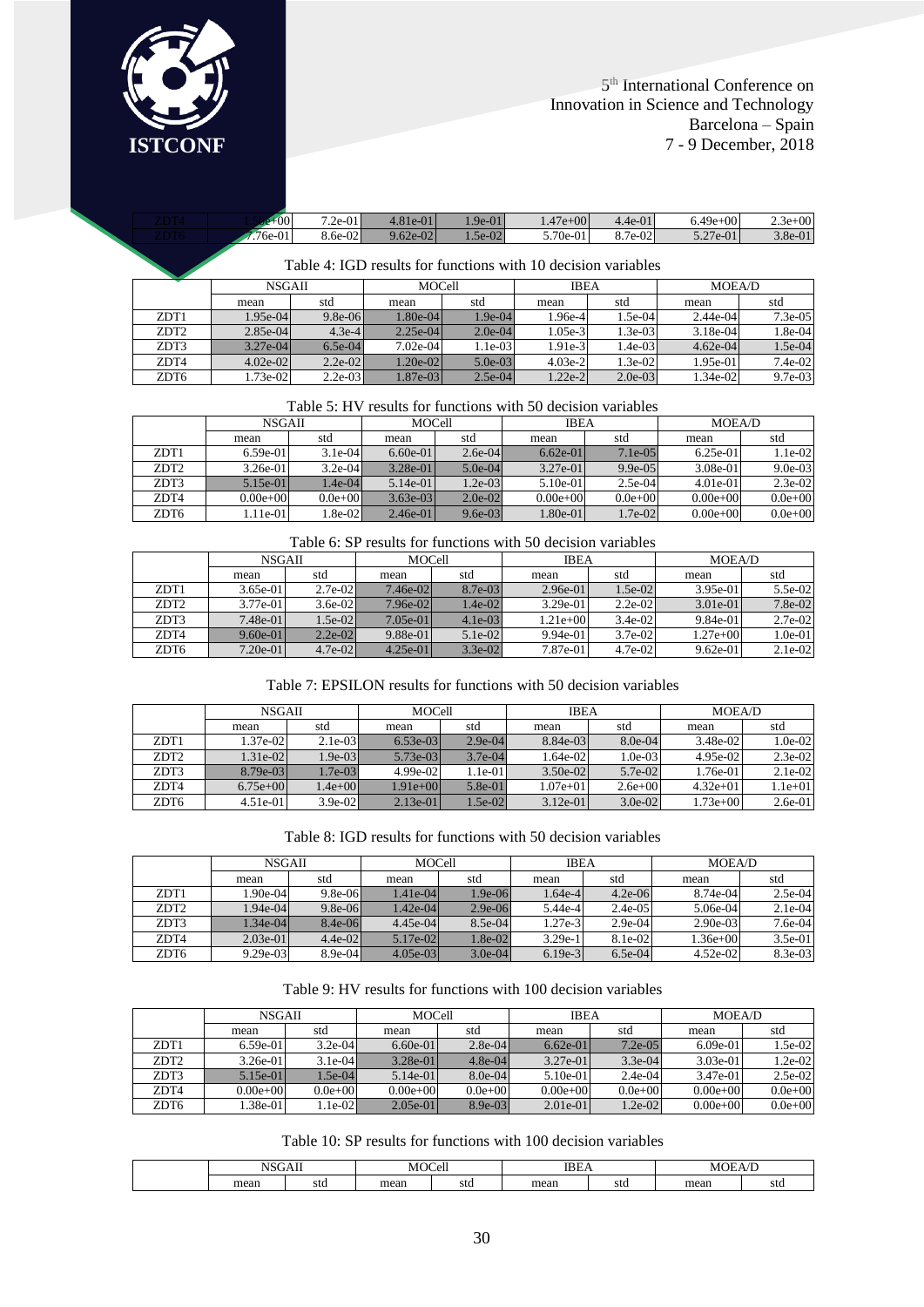**ISTCONF**

5 th International Conference on Innovation in Science and Technology Barcelona – Spain 7 - 9 December, 2018

|      | -01        | $3.0e-02$  | $6.03e-02$ | $1.0e-02$  | $2.94e-01$ | $-4e-02$  | 3.84e-01     | $4.3e-02$ |
|------|------------|------------|------------|------------|------------|-----------|--------------|-----------|
|      | $.68e-01$  | $3.5e-02$  | $6.96e-02$ | $3e-02$    | $3.34e-01$ | $2.4e-02$ | $2.55e-01$   | $6.1e-02$ |
|      | $7.49e-01$ | 1.4e-021   | $7.04e-01$ | $4.2e-0.3$ | $1.21e+00$ | $4.4e-02$ | 9.87e-01     | $2.1e-02$ |
|      | $9.75e-01$ | $.1e-02$   | $9.90e-01$ | $2.9e-02$  | $9.93e-01$ | 8.8e-03   | $1.26e + 00$ | $1.2e-01$ |
| ZDT6 | $5.72e-01$ | $2.7e-0.2$ | $4.30e-01$ | $2.1e-02$  | 7.45e-011  | $4.9e-02$ | 9.45e-01     | $3.2e-02$ |

#### Table 11: EPSILON results for functions with 100 decision variables

|                  | <b>NSGAII</b> |            | <b>MOCell</b> |           | <b>IBEA</b> |             | <b>MOEA/D</b> |           |
|------------------|---------------|------------|---------------|-----------|-------------|-------------|---------------|-----------|
|                  | mean          | std        | mean          | std       | mean        | std         | mean          | std       |
| ZDT1             | 1.38e-02      | $1.9e-03$  | $6.32e-03$    | $2.1e-04$ | 8.84e-03    | $8.0e-04$   | $4.52e-02$    | 1.4e-02   |
| ZDT <sub>2</sub> | $1.32e-02$    | $1.8e-0.3$ | 5.56e-03      | $2.7e-04$ | $1.65e-02$  | $1.4e-0.3$  | 5.75e-02      | $2.5e-02$ |
| ZDT3             | $8.66e-03$    | $1.9e-0.3$ | $2.51e-02$    | $7.4e-02$ | $4.09e-02$  | $6.9e-02$   | $2.33e-01$    | $4.2e-02$ |
| ZDT4             | $1.48e + 01$  | $2.2e+00$  | $4.05e+00$    | $9.0e-01$ | $6.39e+01$  | $1.9e + 01$ | $8.30e+01$    | l.4e+01   |
| ZDT6             | $3.99e-01$    | $2.2e-02$  | $2.79e-01$    | $1.5e-02$ | $2.79e-01$  | $2.0e-02$   | $1.68e + 00$  | $2.1e-01$ |

# Table 12: IGD results for functions with 100 decision variables

|                  | <b>NSGAII</b> |             | <b>MOCell</b> |           | <b>IBEA</b> |            | <b>MOEA/D</b> |           |
|------------------|---------------|-------------|---------------|-----------|-------------|------------|---------------|-----------|
|                  | mean          | std         | mean          | std       | mean        | std        | mean          | std       |
| ZDT <sub>1</sub> | 1.91e-04      | 8.7e-06     | $1.41e-04$    | $1.9e-06$ | $1.63e-04$  | $4.0e-06$  | $1.25e-03$    | $3.5e-04$ |
| ZDT <sub>2</sub> | $1.93e-04$    | $8.6e - 06$ | $1.41e-04$    | $2.6e-06$ | $5.43e-04$  | $3.3e-0.5$ | $6.14e-04$    | $2.8e-04$ |
| ZDT3             | $1.35e-04$    | $9.0e-06$   | $2.50e-04$    | $5.8e-04$ | $1.31e-03$  | $3.4e-04$  | $4.43e-03$    | $7.8e-04$ |
| ZDT4             | $4.59e-01$    | $6.9e-02$   | $1.18e-01$    | $2.8e-02$ | $2.01e+00$  | $6.1e-01$  | $2.62e+00$    | $4.3e-01$ |
| ZDT6             | 8.07e-03      | $5.0e-04$   | $5.44e-03$    | $3.2e-04$ | $5.47e-03$  | $4.2e-04$  | $4.36e-02$    | $6.7e-03$ |

### Table 13: HV results for functions with 200 decision variables

|                  | <b>NSGAIL</b> |             | <b>MOCell</b> |             | <b>IBEA</b> |            | <b>MOEA/D</b> |             |
|------------------|---------------|-------------|---------------|-------------|-------------|------------|---------------|-------------|
|                  | mean          | std         | mean          | std         | mean        | std        | mean          | std         |
| ZDT <sub>1</sub> | $6.59e-01$    | $2.8e-0.4$  | $6.60e-01$    | $2.5e-04$   | $6.62e-01$  | $7.0e-0.5$ | 5.08e-01      | $3.1e-02$   |
| ZDT <sub>2</sub> | $3.26e-01$    | $3.1e-04$   | $3.28e-01$    | $5.3e-04$   | $3.11e-01$  | $5.9e-02$  | 2.88e-01      | 1.4e-02     |
| ZDT3             | $5.15e-01$    | $1.2e-04$   | $5.14e-01$    | $2.1e-04$   | $5.10e-01$  | $1.9e-04$  | $2.90e-01$    | $1.9e-02$   |
| ZDT4             | $0.00e + 00$  | $0.0e + 00$ | $0.00e + 00$  | $0.0e + 00$ | $0.00e+0.0$ | $0.0e+0.0$ | $0.00e+0.0$   | $0.0e + 00$ |
| ZDT6             | 1.32e-011     | $0e-02$     | $1.57e-01$    | $7.5e-03$   | $2.19e-01$  | $1.2e-02$  | $0.00e + 00$  | $0.0e + 00$ |

|                  | <b>NSGAII</b> |           | <b>MOCell</b> |            | <b>IBEA</b> |           | <b>MOEA/D</b> |           |
|------------------|---------------|-----------|---------------|------------|-------------|-----------|---------------|-----------|
|                  | mean          | std       | mean          | std        | mean        | std       | mean          | std       |
| ZDT1             | $3.82e-01$    | $3.5e-02$ | $5.42e-02$    | $8.8e-0.3$ | $2.87e-01$  | $1.4e-02$ | $4.65e-01$    | $4.2e-02$ |
| ZDT <sub>2</sub> | $3.73e-01$    | $2.9e-02$ | $5.99e-02$    | $1.0e-02$  | $4.09e-01$  | $1.4e-01$ | $2.48e-01$    | $4.8e-02$ |
| ZDT3             | $7.51e-01$    | $1.5e-02$ | $7.03e-01$    | $3.2e-03$  | $1.22e+00$  | $1.0e-02$ | $9.92e-01$    | 1.8e-02   |
| ZDT4             | $9.84e-01$    | $6.2e-03$ | $9.89e-01$    | $1.8e-02$  | 9.98e-01    | 5.8e-03   | $1.27e+00$    | $1.2e-01$ |
| ZDT6             | $5.61e-01$    | $2.1e-02$ | $4.51e-01$    | $1.5e-02$  | 7.01e-01    | $3.8e-02$ | $9.26e-01$    | $3.4e-02$ |

Table 14: SP results for functions with 200 decision variables

Table 15: EPSILON results for functions with 200 decision variables

|                  | <b>NSGAII</b> |             | <b>MOCell</b> |           | <b>IBEA</b> |            | MOEA/D     |           |
|------------------|---------------|-------------|---------------|-----------|-------------|------------|------------|-----------|
|                  | mean          | std         | mean          | std       | mean        | std        | mean       | std       |
| ZDT <sub>1</sub> | 1.40e-02      | $2.0e-03$   | $6.13e-03$    | $1.9e-04$ | 8.78e-03    | $8.6e-04$  | 1.28e-01   | $2.8e-02$ |
| ZDT <sub>2</sub> | $1.35e-02$    | $2.5e-03$   | $5.50e-03$    | $2.8e-04$ | $6.04e-02$  | $2.0e-01$  | 8.48e-02   | $2.8e-02$ |
| ZDT3             | $8.59e-03$    | 1.4e-03l    | $6.12e-03$    | $3.6e-04$ | $2.33e-02$  | $1.0e-0.3$ | $3.39e-01$ | $4.1e-02$ |
| ZDT4             | $3.67e+01$    | $5.2e + 00$ | $8.96e+00$    | $1.7e+00$ | $2.99e+02$  | $8.8e+01$  | $1.64e+02$ | $2.4e+01$ |
| ZDT6             | $4.13e-01$    | $2.1e-02$   | $3.65e-01$    | $1.4e-02$ | $2.53e-01$  | $1.9e-02$  | $1.71e+00$ | $2.4e-01$ |

| Table 16: IGD results for functions with 200 decision variables |  |  |  |  |  |  |  |  |  |
|-----------------------------------------------------------------|--|--|--|--|--|--|--|--|--|
|-----------------------------------------------------------------|--|--|--|--|--|--|--|--|--|

|                  | <b>NSGAII</b> |             |            | <b>MOCell</b> |              | <b>IBEA</b> |            | MOEA/D    |  |
|------------------|---------------|-------------|------------|---------------|--------------|-------------|------------|-----------|--|
|                  | mean          | std         | mean       | std           | mean         | std         | mean       | std       |  |
| ZDT1             | 1.90e-04      | $9.5e-06$   | $1.40e-04$ | 1.8e-06       | $1.62e-04$   | $4.0e-06$   | 3.65e-03   | $7.8e-04$ |  |
| ZDT <sub>2</sub> | $1.92e-04$    | $8.4e-06$   | $1.41e-04$ | $2.3e-06$     | $1.34e-03$   | $3.9e-03$   | 9.68e-04   | $3.5e-04$ |  |
| ZDT3             | $1.35e-04$    | $8.2e - 06$ | $1.02e-04$ | $1.4e-06$     | $1.22e-03$   | $3.0e-0.5$  | $6.06e-03$ | $5.2e-04$ |  |
| ZDT4             | $.15e+00$     | $.6e-01$    | $2.73e-01$ | $5.3e-02$     | $9.46e + 00$ | $2.8e+00$   | $5.18e+00$ | $7.7e-01$ |  |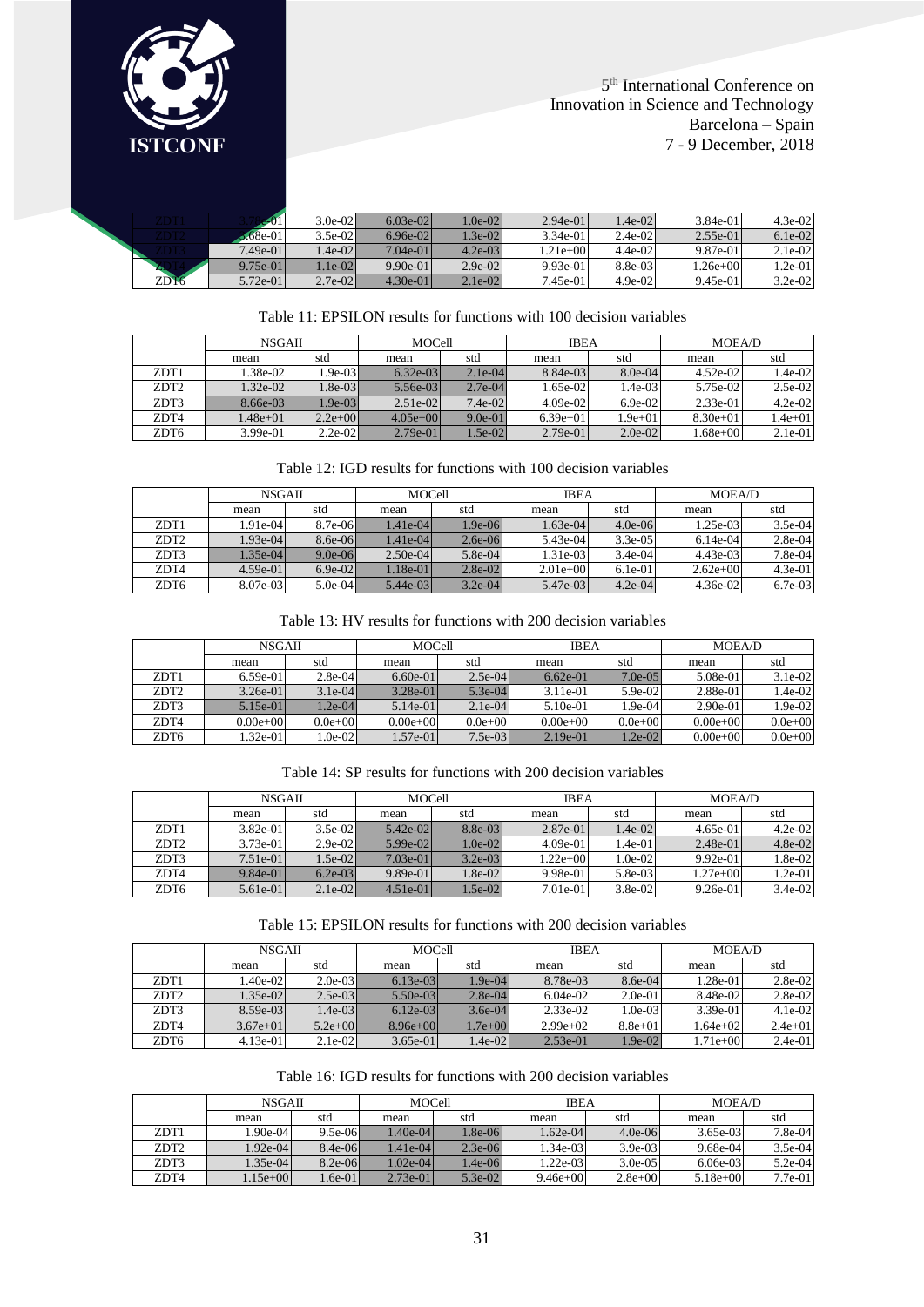

| Table T/: H v results for functions with 500 decision variables |      |               |             |               |             |              |             |              |             |
|-----------------------------------------------------------------|------|---------------|-------------|---------------|-------------|--------------|-------------|--------------|-------------|
|                                                                 |      | <b>NSGAII</b> |             | <b>MOCell</b> |             | <b>IBEA</b>  |             | MOEA/D       |             |
|                                                                 |      | mean          | std         | mean          | std         | mean         | std         | mean         | std         |
|                                                                 | ZDT1 | $6.59e-01$    | $2.4e-04$   | $6.61e-01$    | $2.6e-04$   | $6.62e-01$   | $8.0e-0.5$  | 2.27e-01     | $3.1e-02$   |
|                                                                 | ZDT2 | $3.25e-01$    | $2.6e-04$   | $3.27e-01$    | $6.9e-04$   | 2.98e-01     | 8.8e-02     | $2.46e-01$   | $1.8e-02$   |
|                                                                 | ZDT3 | $5.15e-01$    | $1.2e-04$   | $5.15e-01$    | $2.4e-04$   | $5.10e-01$   | $2.0e-04$   | 1.80e-01     | $1.9e-02$   |
|                                                                 | ZDT4 | $0.00e + 00$  | $0.0e + 00$ | $0.00e + 00$  | $0.0e + 00$ | $0.00e + 00$ | $0.0e + 00$ | $0.00e + 00$ | $0.0e + 00$ |

#### Table 17: HV results for functions with 500 decision variables

#### Table 18: SP results for functions with 500 decision variables

ZDT6 9.30e-02 8.0e-03 7.38e-02 5.5e-03 2.09e-01 6.9e-03 0.00e+00 0.0e+00

|                  | <b>NSGAII</b> |           | <b>MOCell</b> |            | <b>IBEA</b> |           | <b>MOEA/D</b> |           |
|------------------|---------------|-----------|---------------|------------|-------------|-----------|---------------|-----------|
|                  | mean          | std       | mean          | std        | mean        | std       | mean          | std       |
| ZDT1             | $3.88e-01$    | $3.2e-02$ | $5.43e-02$    | $9.2e-03$  | $2.89e-01$  | $1.5e-02$ | $6.00e-01$    | $2.5e-02$ |
| ZDT <sub>2</sub> | $3.90e-01$    | $3.2e-02$ | $5.85e-02$    | 8.8e-03    | 3.81e-01    | $1.8e-01$ | $2.92e-01$    | $4.8e-02$ |
| ZDT3             | $7.51e-01$    | $1.6e-02$ | $7.02e-01$    | $2.1e-0.3$ | $1.22e+00$  | $1.1e-02$ | 9.87e-01      | $7.3e-03$ |
| ZDT4             | $9.91e-01$    | $4.0e-03$ | $9.86e-01$    | $9.4e-03$  | $9.99e-01$  | $2.2e-03$ | $1.25e+00$    | $9.7e-02$ |
| ZDT6             | $6.07e-01$    | $1.8e-02$ | $5.19e-01$    | $1.2e-02$  | $6.32e-01$  | $3.4e-02$ | 8.93e-01      | $3.9e-02$ |

# Table 19: EPSILON results for functions with 500 decision variables

|                  | <b>NSGAII</b> |           | <b>MOCell</b> |             | <b>IBEA</b> |            | MOEA/D     |           |
|------------------|---------------|-----------|---------------|-------------|-------------|------------|------------|-----------|
|                  | mean          | std       | mean          | std         | mean        | std        | mean       | std       |
| ZDT1             | 1.41e-02      | $2.1e-03$ | $5.96e-03$    | $1.9e-04$   | $8.72e-03$  | $7.4e-04$  | $4.06e-01$ | $3.9e-02$ |
| ZDT <sub>2</sub> | $1.41e-02$    | $2.1e-03$ | $5.71e-0.3$   | $3.5e-04$   | $1.52e-01$  | $4.9e-01$  | $1.62e-01$ | $3.9e-02$ |
| ZDT3             | 8.85e-03      | $1.7e-03$ | $5.96e-03$    | $2.8e-04$   | $2.34e-02$  | $1.2e-0.3$ | $6.03e-01$ | $5.2e-02$ |
| ZDT4             | $1.13e+02$    | $.1e+01$  | $2.74e+01$    | $2.6e + 00$ | $1.52e+03$  | $4.1e+02$  | $3.95e+02$ | $4.3e+01$ |
| ZDT6             | $4.98e-01$    | 1.9e-02   | 5.46e-01      | $1.5e-02$   | $2.73e-01$  | $1.2e-02$  | $1.64e+00$ | $1.6e-01$ |

#### Table 20: IGD results for functions with 500 decision variables

|                  | <b>NSGAII</b> |             | <b>MOCell</b> |           | <b>IBEA</b> |            | <b>MOEA/D</b> |           |
|------------------|---------------|-------------|---------------|-----------|-------------|------------|---------------|-----------|
|                  | mean          | std         | mean          | std       | mean        | std        | mean          | std       |
| ZDT1             | $1.91e-04$    | $7.9e-06$   | $1.40e-04$    | $1.9e-06$ | $1.63e-04$  | $5.1e-06$  | $1.17e-02$    | $1.1e-03$ |
| ZDT <sub>2</sub> | $1.98e-04$    | $1.0e-0.5$  | $-44e-04$     | $2.9e-06$ | $3.59e-03$  | $1.1e-02$  | $2.16e-03$    | $5.5e-04$ |
| ZDT3             | 1.34e-04      | $8.2e - 06$ | $1.02e-04$    | $1.7e-06$ | $1.22e-03$  | $3.2e-0.5$ | $9.00e-03$    | $6.1e-04$ |
| ZDT4             | $3.58e+00$    | $3.3e-01$   | $8.57e-01$    | $8.4e-02$ | $4.81e+01$  | $1.3e+01$  | $1.25e + 01$  | $1.4e+00$ |
| ZDT6             | $1.04e-02$    | $4.5e-04$   | $.16e-02$     | $3.5e-04$ | $5.31e-03$  | $2.5e-04$  | $4.24e-02$    | $4.9e-03$ |

Table 21: HV results for functions with 1000 decision variables

|                  | <b>NSGAII</b> |            | <b>MOCell</b> |            | <b>IBEA</b>   |            | <b>MOEA/D</b> |             |
|------------------|---------------|------------|---------------|------------|---------------|------------|---------------|-------------|
|                  | mean          | std        | mean          | std        | mean          | std        | mean          | std         |
| ZDT1             | $6.58e-01$    | $2.8e-04$  | $6.60e-01$    | $1.8e-04$  | $6.62e-01$    | $6.2e-0.5$ | 7.45e-02      | $1.2e-02$   |
| ZDT <sub>2</sub> | $3.24e-01$    | $2.7e-04$  | $3.27e-01$    | $7.8e-04$  | $3.27e-01$    | $2.5e-04$  | $1.91e-01$    | $1.1e-02$   |
| ZDT3             | $5.14e-01$    | $1.3e-04$  | $5.15e-01$    | $1.7e-04$  | $5.10e-01$    | $1.4e-04$  | $1.15e-01$    | $1.1e-02$   |
| ZDT4             | $0.00e+0.0$   | $0.0e+0.0$ | $0.00e + 0.0$ | $0.0e+0.0$ | $0.00e + 0.0$ | $0.0e+0.0$ | $0.00e + 0.0$ | $0.0e+0.0$  |
| ZDT6             | $4.68e-02$    | $5.0e-03$  | 1.68e-02      | $3.6e-03$  | $1.84e-01$    | $6.6e-03$  | $0.00e + 00$  | $0.0e + 00$ |

| Table 22: SP results for functions with 1000 decision variables |
|-----------------------------------------------------------------|
|-----------------------------------------------------------------|

|                  | <b>NSGAII</b> |           | <b>MOCell</b> |           | <b>IBEA</b> |            | <b>MOEA/D</b> |           |
|------------------|---------------|-----------|---------------|-----------|-------------|------------|---------------|-----------|
|                  |               |           |               |           |             |            |               |           |
|                  | mean          | std       | mean          | std       | mean        | std        | mean          | std       |
| ZDT1             | $3.95e-01$    | $3.0e-02$ | $5.68e-02$    | $7.3e-03$ | $2.90e-01$  | $1.3e-02$  | 6.77e-01      | $8.9e-03$ |
| ZDT <sub>2</sub> | 3.88e-01      | $3.6e-02$ | $5.77e-02$    | $8.3e-03$ | $2.98e-01$  | $1.7e-02$  | $3.60e-01$    | $3.2e-02$ |
| ZDT3             | $7.51e-01$    | $1.8e-02$ | $7.01e-01$    | $1.4e-03$ | $1.22e+00$  | $9.1e-0.3$ | $9.90e-01$    | $1.2e-02$ |
| ZDT4             | $9.94e-01$    | $2.7e-03$ | $9.83e-01$    | $5.7e-03$ | $9.99e-01$  | $1.1e-03$  | $1.26e + 00$  | $8.5e-02$ |
| ZDT6             | $6.55e-01$    | $1.9e-02$ | $5.84e-01$    | $9.9e-03$ | $6.12e-01$  | $2.9e-02$  | 8.65e-01      | $3.7e-02$ |

Table 23: Epsilon results for functions with 1000 decision variables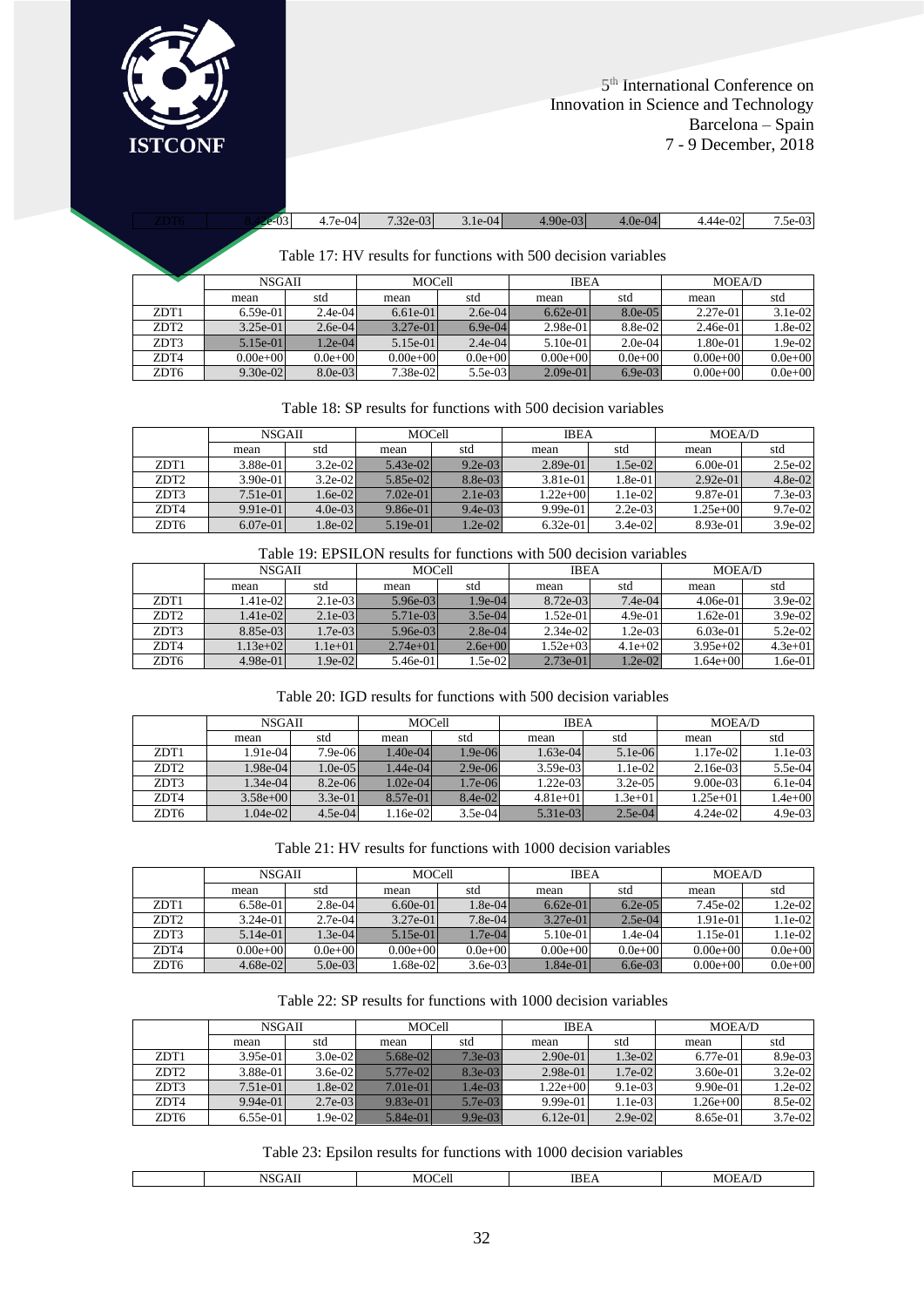

|      |            | std       | mean       | std       | mean       | std        | mean         | std        |
|------|------------|-----------|------------|-----------|------------|------------|--------------|------------|
|      | $.47e-02$  | $2.1e-03$ | $5.96e-03$ | $1.2e-04$ | $8.59e-03$ | $7.5e-04$  | $6.52e-01$   | $2.7e-0.2$ |
|      | $1.45e-02$ | $2.3e-03$ | $6.06e-03$ | $3.8e-04$ | 1.65e-02   | 1.3e-03    | $2.67e-01$   | $2.5e-02$  |
| Z.   | $9.23e-03$ | $2.0e-03$ | $5.85e-03$ | $2.8e-04$ | $2.32e-02$ | $7.0e-041$ | 8.10e-01     | $3.7e-02$  |
| ZDT4 | $2.70e+02$ | 1.7e+01   | $6.51e+01$ | $7.3e+00$ | $4.56e+03$ | $.4e+03$   | $7.99e+02$   | $7.2e+01$  |
| ZDT6 | $6.24e-01$ | $.6e-02$  | $7.44e-01$ | 1.9e-021  | $3.15e-01$ | $1.1e-02$  | $1.63e + 00$ | 1.9e-01    |

|                  | <b>NSGAIL</b> |             | <b>MOCell</b> |           | <b>IBEA</b> |            | <b>MOEA/D</b> |           |
|------------------|---------------|-------------|---------------|-----------|-------------|------------|---------------|-----------|
|                  | mean          | std         | mean          | std       | mean        | std        | mean          | std       |
| ZDT1             | $2.00e-04$    | $8.9e - 06$ | $1.41e-04$    | $1.3e-06$ | $1.63e-04$  | $3.8e-06$  | $1.85e-02$    | 7.4e-04   |
| ZDT <sub>2</sub> | $2.04e-04$    | $1.1e-0.5$  | $1.48e-04$    | $4.4e-06$ | 5.41e-04    | $3.1e-0.5$ | $3.99e-03$    | $4.2e-04$ |
| ZDT3             | $1.36e-04$    | $9.2e-06$   | $1.01e-04$    | $1.0e-06$ | $1.21e-03$  | $2.1e-0.5$ | 1.17e-02      | $5.3e-04$ |
| ZDT4             | $8.53e+00$    | $5.4e-01$   | $2.05e+00$    | $2.3e-01$ | $1.44e+02$  | $4.5e+01$  | $2.53e+01$    | $2.3e+00$ |
| ZDT6             | $1.35e-02$    | $4.0e-04$   | 1.66e-02      | $4.9e-04$ | $6.22e-03$  | $2.5e-04$  | $4.20e-02$    | $5.9e-03$ |

Table 24: IGD results for functions with 1000 decision variables

First of all, it can be expressed that this study supports the NFL theorem [30] and there is no single algorithm that gives the best results for all functions in all conditions. On the other hand, when examined the table 25 that shows the number of the best and the second-best for each indicator in all conditions, MOCell algorithm is superior to other algorithms, although the results are very close to each other.

Table 25: Superiority results over indicators

|            | <b>NSGAII</b> |        | MOCell   |        | <b>IBEA</b> |        | <b>MOEA/D</b> |        |
|------------|---------------|--------|----------|--------|-------------|--------|---------------|--------|
|            | best          | second | best     | second | best        | second | best          | second |
| HV         |               |        |          |        | 10          |        |               |        |
| SP         |               |        | 26       |        |             |        |               |        |
| ε          |               |        | 24       |        |             | 10     |               |        |
| <b>IGD</b> |               | 18     | 24       |        |             |        |               |        |
| total      | 14            | 53     | $\Omega$ | 22     | I 6         |        |               |        |

Examining the obtained results given Table-1 to Table-24, MOCell, NSGAII, IBEA and MOEA / D achieved the best results, respectively. While the IBEA has slightly better results than NSGAII in small dimensions, in general, MOCell has achieved the best successful values in all cases. The MOEA / D has performed worse performance than other algorithms under these operating conditions. It can be concluded that for these four algorithms, the problem size can be tolerated by the number of function evaluations and they can maintain their running stability in this direction.

# **5 CONCLUSIONS AND FUTURE WORK**

In this study, a research over the number of decision variables in multiobjective optimization was conducted and investigated the effect of large-scale problems to MOEAs. On the other hand, algorithms were run by increasing the number of function evaluations in parallel to dimension. Four well-known algorithms, NSGAII, MOCell, IBEA, and MOEA/D, were applied to ZDT functions for 10, 50, 100, 200, 500, and 1000 variable instances. Four different performance indicator (HV, SP, ε, and IGD) values were calculated for the obtained results afterwards 30 independent runs. MOCell algorithm was reached to the best results and NSGAII followed it as second best. As a result, it can be said that increasing the maxFes according to dimension of the problem supported to algorithms' running character.

For the future work, the effect of population size on large-scale optimization problems can be examined by keeping the number of evaluations as constant.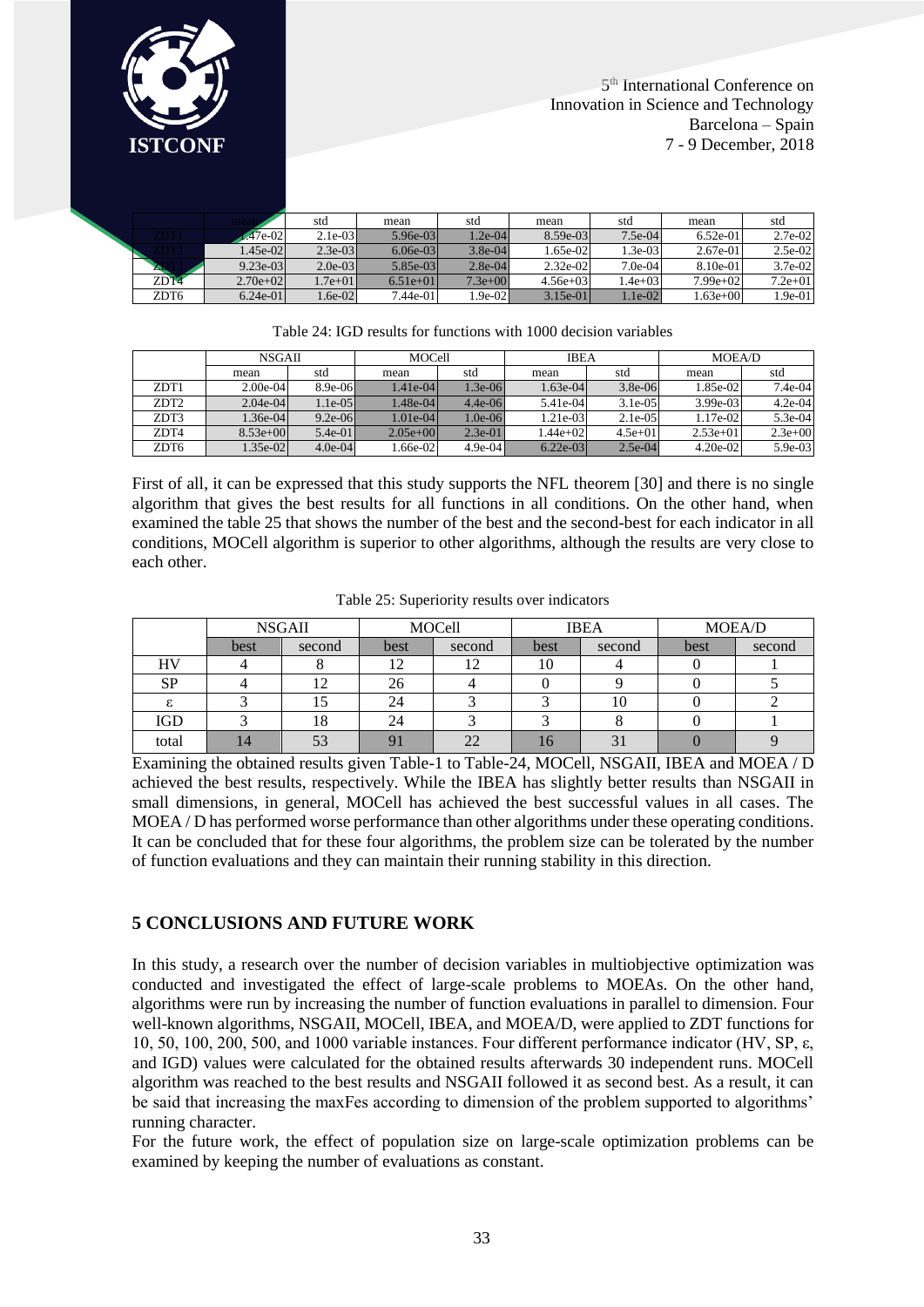

- **REFERENCES**
- 1. Carlos A. Coello Coello; Gary B. Lamont; David A. Van Veldhuisen (2007). Evolutionary Algorithms for Solving Multi-Objective Problems. Springer. ISBN 978-0-387-36797-2. Retrieved 1 November 2012.
- 2. Osyczka A., 2002. Evolutionary Algorithms for Single and Multicriteria Design Optimization, New York: Physica Verlag.
- 3. Deb K., 2002, A Fast and Elitist Multiobjective Genetic Algorithm: NSGA-II, IEEE Transactions on Evolutionary Computation, Vol. 6. pp 182-197.
- 4. E. Zitzler, M. Laumanns, and L. Thiele, "SPEA2: Improving the strength Pareto evolutionary algorithm," in Proc. Evol. Methods Design Optim. Control Appl. Ind. Problems (EUROGEN), Athens, Greece, 2001, pp. 95–100.
- 5. D. W. Corne, N. R. Jerram, J. D. Knowles, and M. J. Oates, "PESAII: Region-based selection in evolutionary multiobjective optimization," in Proc. Genet. Evol. Comput. Conf., San Francisco, CA, USA, 2001, pp. 283–290.
- 6. Y. Jin, T. Okabe, and B. Sendhoff, "Adapting weighted aggregation for multiobjective evolution strategies," in Proc. Int. Conf. Evol. Multi Criterion Optim., Zürich, Switzerland, 2001, pp. 96–110.
- 7. H. Ishibuchi and T. Murata, "A multi-objective genetic local search algorithm and its application to flowshop scheduling," IEEE Trans. Syst., Man, Cybern. C, Appl. Rev., vol. 28, no. 3, pp. 392–403, Aug. 1998.
- 8. Q. Zhang and H. Li, "MOEA/D: A multiobjective evolutionary algorithm based on decomposition," IEEE Trans. Evol. Comput., vol. 11, no. 6, pp. 712–731, Dec. 2007.
- 9. E. Zitzler and S. Künzli, "Indicator-based selection in multiobjective search," in Proc. Parallel Problem Solving Nat., Birmingham, U.K., 2004, pp. 832–842.
- 10. N. Beume, B. Naujoks, and M. Emmerich, "SMS-EMOA: Multiobjective selection based on dominated hypervolume," Eur. J. Oper. Res., vol. 181, no. 3, pp. 1653–1669, 2007.
- 11. C. M. Fonseca, and P. J. Fleming, "Multiobjective optimization and multiple constraint handling with evolutionary algorithms", IEEE Transactions on Systems, Man, and Cybernetics, Part A: Systems and Humans, Volume 28 Issue 1, January 1998 Page 26-37.
- 12. Yonas Gebre Woldesenbet ; Gary G. Yen ; Biruk G. Tessema, "Constraint Handling in Multiobjective Evolutionary Optimization", IEEE Transactions on Evolutionary Computation, Volume: 13, Issue: 3, June 2009.
- 13. Q. Long, "A constraint handling technique for constrained multi-objective genetic algorithm", Swarm and Evolutionary Computation, Volume 15, April 2014, Pages 66-79.
- 14. R. Cheng, Y. Jin, M. Olhofer, and B. Sendhoff, "A reference vector guided evolutionary algorithm for many-objective optimization," IEEE Trans. Evol. Comput., 2016, doi: 10.1109/TEVC.2016.2519378.
- 15. K. Deb and H. Jain, "An evolutionary many-objective optimization algorithm using reference-point-based nondominated sorting approach, part I: Solving problems with box constraints," IEEE Trans. Evol. Comput., vol. 18, no. 4, pp. 577–601, Aug. 2014.
- 16. S. Mahdavi, M. E. Shiri, and S. Rahnamayan, "Metaheuristics in largescale global continues optimization: A survey," Inf. Sci., vol. 295, pp. 407–428, Feb. 2015.
- 17. Zille, H., Ishibuchiy, H., Mostaghim, S., & Nojima, Y. (2017). A Framework for Large-scale Multiobjective Optimization based on Problem Transformation——Supplementary Material. Tec, 22(2), 260– 275.
- 18. Optimization, M., Cheng, R., Jin, Y., Olhofer, M., Sendhoff, B., & Member, S. (2017). Test Problems for Large-Scale Multiobjective, 47(12), 4108–4121.
- 19. Mahdavi, S., Ebrahim, M., & Rahnamayan, S. (2015). Metaheuristics in large-scale global continues optimization: A survey. INFORMATION SCIENCES, 295, 407–428. http://doi.org/10.1016/j.ins.2014.10.042
- 20. A.J. Nebro , J.J. Durillo , F. Luna , B. Dorronsoro , E. Alba ,MOCell: a cellular genetic algorithm for multiobjective optimization, Int. J. Intell. Syst. 24 (2009) 726–746.
- 21. E. Zitzler , S. Kunzli , Indicator-based selection in multiobjective search, Lect. Notes Comput. Sc. 3242 (2004) 832–842.
- 22. Q.F. Zhang, H. Li, MOEA/D: a multiobjective evolutionary algorithm based on decomposition, IEEE Trans. Evol. Comput. 11 (2007) 712–731.